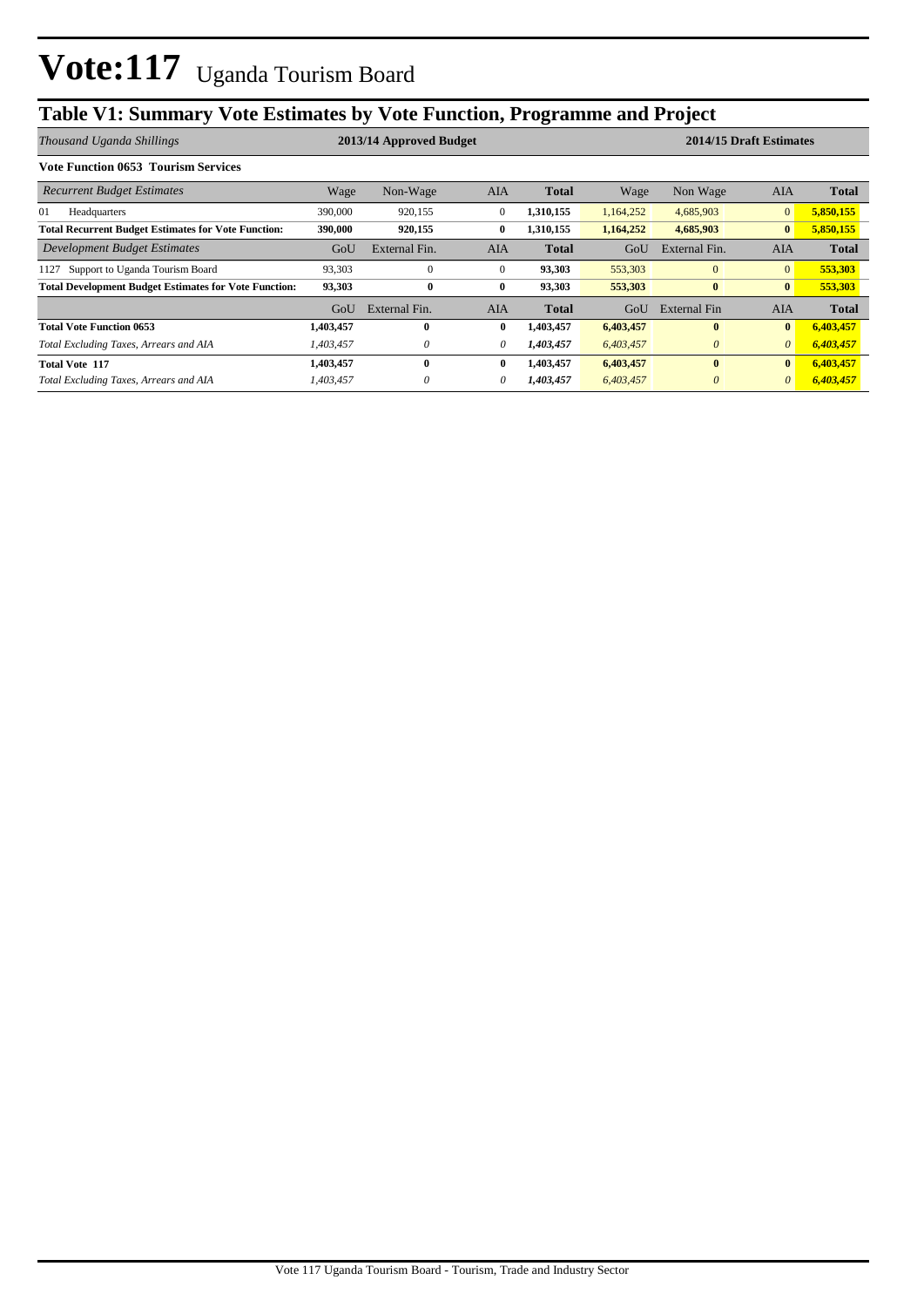### **Table V2: Summary Vote Estimates by Item**

| Thousand Uganda Shillings                                 | 2013/14 Approved Budget |                           |                  |              | 2014/15 Draft Estimates |                       |                       |                |  |
|-----------------------------------------------------------|-------------------------|---------------------------|------------------|--------------|-------------------------|-----------------------|-----------------------|----------------|--|
|                                                           | GoU                     | External Fin.             | <b>AIA</b>       | <b>Total</b> |                         | GoU External Fin.     | AIA                   | Total          |  |
| Employees, Goods and Services (Outputs Provided)          | 1,310,155               | 0                         | 0                | 1,310,155    | 5,850,155               | $\boldsymbol{\theta}$ | $\boldsymbol{\theta}$ | 5,850,155      |  |
| 211102 Contract Staff Salaries (Incl. Casuals, Temporary) | 390,000                 | $\boldsymbol{0}$          |                  | 390,000      | 1,164,252               | $\mathbf{0}$          |                       | 1,164,252      |  |
| 211103 Allowances                                         | 78,000                  | $\boldsymbol{0}$          | $\boldsymbol{0}$ | 78,000       | 98,000                  | $\mathbf{0}$          | $\bf{0}$              | 98,000         |  |
| 212101 Social Security Contributions                      | 55,200                  | $\boldsymbol{0}$          | $\boldsymbol{0}$ | 55,200       | 116,425                 | $\mathbf{0}$          | $\mathbf{0}$          | 116,425        |  |
| 213001 Medical expenses (To employees)                    | $\mathbf{0}$            | $\mathbf{0}$              |                  | $\bf{0}$     | 46,500                  | $\mathbf{0}$          | $\mathbf{0}$          | 46,500         |  |
| 213004 Gratuity Expenses                                  | 90,700                  | $\mathbf{0}$              | $\boldsymbol{0}$ | 90,700       | 291,063                 | $\mathbf{0}$          | $\mathbf{0}$          | 291,063        |  |
| 221001 Advertising and Public Relations                   | 163,200                 | $\mathbf{0}$              | $\boldsymbol{0}$ | 163,200      | 1,287,601               | $\mathbf{0}$          | $\mathbf{0}$          | 1,287,601      |  |
| 221002 Workshops and Seminars                             | 5,120                   | $\mathbf{0}$              | $\mathbf{0}$     | 5,120        | 100,120                 | $\mathbf{0}$          | $\mathbf{0}$          | 100,120        |  |
| 221003 Staff Training                                     | 12,000                  | $\boldsymbol{0}$          | $\mathbf{0}$     | 12,000       | 130,000                 | $\mathbf{0}$          | $\mathbf{0}$          | <b>130,000</b> |  |
| 221004 Recruitment Expenses                               | $\mathbf{0}$            | 0                         |                  | $\bf{0}$     | 25,000                  | $\mathbf{0}$          | $\mathbf{0}$          | 25,000         |  |
| 221005 Hire of Venue (chairs, projector, etc)             | 22,400                  | 0                         | $\boldsymbol{0}$ | 22,400       | 647,400                 | $\mathbf{0}$          | $\mathbf{0}$          | 647,400        |  |
| 221006 Commissions and related charges                    | 20,000                  | $\mathbf{0}$              | $\mathbf{0}$     | 20,000       | 220,000                 | $\mathbf{0}$          | $\mathbf{0}$          | 220,000        |  |
| 221007 Books, Periodicals & Newspapers                    | 4,800                   | $\mathbf{0}$              | $\mathbf{0}$     | 4,800        | 13,000                  | $\overline{0}$        | $\mathbf{0}$          | 13,000         |  |
| 221008 Computer supplies and Information Technology (IT)  | 15,000                  | $\mathbf{0}$              | $\mathbf{0}$     | 15,000       | 20,000                  | $\mathbf{0}$          | $\mathbf{0}$          | 20,000         |  |
| 221009 Welfare and Entertainment                          | 22,400                  | $\mathbf{0}$              | $\boldsymbol{0}$ | 22,400       | 110,471                 | $\mathbf{0}$          | $\mathbf{0}$          | 110,471        |  |
| 221011 Printing, Stationery, Photocopying and Binding     | 26,640                  | $\mathbf{0}$              | $\mathbf{0}$     | 26,640       | 122,382                 | $\mathbf{0}$          | $\bf{0}$              | 122,382        |  |
| 221012 Small Office Equipment                             | $\boldsymbol{0}$        | $\mathbf{0}$              |                  | $\bf{0}$     | 5,000                   | $\mathbf{0}$          | $\mathbf{0}$          | 5,000          |  |
| 221016 IFMS Recurrent costs                               | 15,000                  | $\boldsymbol{0}$          | $\boldsymbol{0}$ | 15,000       | 25,000                  | $\mathbf{0}$          | $\mathbf{0}$          | 25,000         |  |
| 222001 Telecommunications                                 | 8,000                   | $\boldsymbol{0}$          | $\boldsymbol{0}$ | 8,000        | 78,900                  | $\mathbf{0}$          | $\boldsymbol{0}$      | <b>78,900</b>  |  |
| 222002 Postage and Courier                                | 500                     | $\boldsymbol{0}$          | $\mathbf{0}$     | 500          | 1,000                   | $\mathbf{0}$          | $\mathbf{0}$          | 1,000          |  |
| 222003 Information and communications technology (ICT)    | 10,000                  | $\boldsymbol{0}$          | $\mathbf{0}$     | 10,000       | 100,000                 | $\mathbf{0}$          | $\mathbf{0}$          | 100,000        |  |
| 223003 Rent – (Produced Assets) to private entities       | 170,000                 | $\mathbf{0}$              | $\mathbf{0}$     | 170,000      | 270,000                 | $\mathbf{0}$          | $\bf{0}$              | 270,000        |  |
| 223004 Guard and Security services                        | 10,000                  | $\boldsymbol{0}$          | $\mathbf{0}$     | 10,000       | 14,000                  | $\mathbf{0}$          | $\bf{0}$              | 14,000         |  |
| 223005 Electricity                                        | 8,000                   | $\mathbf{0}$              | $\boldsymbol{0}$ | 8,000        | 26,000                  | $\mathbf{0}$          | $\bf{0}$              | 26,000         |  |
| 223006 Water                                              | 3,600                   | $\mathbf{0}$              | $\mathbf{0}$     | 3,600        | 6,000                   | $\mathbf{0}$          | $\bf{0}$              | 6,000          |  |
| 224004 Cleaning and Sanitation                            | $\mathbf{0}$            | $\mathbf{0}$              |                  | $\bf{0}$     | 36,000                  | $\mathbf{0}$          | $\mathbf{0}$          | 36,000         |  |
| 224005 Uniforms, Beddings and Protective Gear             | $\mathbf{0}$            | $\mathbf{0}$              |                  | $\bf{0}$     | 30,000                  | $\mathbf{0}$          | $\mathbf{0}$          | 30,000         |  |
| 225001 Consultancy Services- Short term                   | 32,000                  | $\boldsymbol{0}$          | $\boldsymbol{0}$ | 32,000       | 75,000                  | $\mathbf{0}$          | $\mathbf{0}$          | 75,000         |  |
| 225002 Consultancy Services-Long-term                     | 8,894                   | 0                         | $\boldsymbol{0}$ | 8,894        | $\mathbf{0}$            | $\mathbf{0}$          |                       | $\mathbf{0}$   |  |
| 226001 Insurances                                         | $\mathbf{0}$            | $\boldsymbol{0}$          |                  | $\bf{0}$     | 25,000                  | $\mathbf{0}$          | $\boldsymbol{0}$      | 25,000         |  |
| 227001 Travel inland                                      | 33,840                  | $\mathbf{0}$              | $\boldsymbol{0}$ | 33,840       | 207,874                 | $\mathbf{0}$          | $\mathbf{0}$          | 207,874        |  |
| 227002 Travel abroad                                      | 14,400                  | $\boldsymbol{0}$          | $\mathbf{0}$     | 14,400       | 291,000                 | $\mathbf{0}$          | $\bf{0}$              | 291,000        |  |
| 227003 Carriage, Haulage, Freight and transport hire      | 16,001                  | $\mathbf{0}$              | $\mathbf{0}$     | 16,001       | 9,700                   | $\mathbf{0}$          | $\mathbf{0}$          | 9,700          |  |
| 227004 Fuel, Lubricants and Oils                          | 44,460                  | $\mathbf{0}$              | $\boldsymbol{0}$ | 44,460       | 163,967                 | $\overline{0}$        | $\bf{0}$              | 163,967        |  |
| 228001 Maintenance - Civil                                | 7,000                   | $\mathbf{0}$              | $\mathbf{0}$     | 7,000        | 10,000                  | $\mathbf{0}$          | $\mathbf{0}$          | <b>10,000</b>  |  |
| 228002 Maintenance - Vehicles                             | 11,000                  | $\mathbf{0}$              | $\mathbf{0}$     | 11,000       | 52,500                  | $\mathbf{0}$          | $\mathbf{0}$          | 52,500         |  |
| 228003 Maintenance – Machinery, Equipment & Furniture     | 6,000                   | $\Omega$                  | $\mathbf{0}$     | 6,000        | 21,000                  | $\Omega$              | $\mathbf{0}$          | 21,000         |  |
| 228004 Maintenance – Other                                | 6,000                   | $\boldsymbol{0}$          | $\boldsymbol{0}$ | 6,000        | 10,000                  | $\boldsymbol{0}$      | $\bf{0}$              | 10,000         |  |
| <b>Investment</b> (Capital Purchases)                     | 93,303                  | 0                         | 0                | 93,303       | 553,303                 | 0                     | $\boldsymbol{\theta}$ | 553,303        |  |
| 231004 Transport equipment                                | $\boldsymbol{0}$        | $\boldsymbol{0}$          |                  | $\bf{0}$     | 450,000                 | $\boldsymbol{0}$      | $\bf{0}$              | 450,000        |  |
| 231005 Machinery and equipment                            | 41,000                  | $\boldsymbol{0}$          | $\boldsymbol{0}$ | 41,000       | 50,000                  | $\boldsymbol{0}$      | $\mathbf{0}$          | 50,000         |  |
| 231006 Furniture and fittings (Depreciation)              | 52,303                  | $\boldsymbol{0}$          | $\boldsymbol{0}$ | 52,303       | 53,303                  | $\boldsymbol{0}$      | $\mathbf{0}$          | 53,303         |  |
| <b>Grand Total Vote 117</b>                               | 1,403,457               | $\bf{0}$                  | $\pmb{0}$        | 1,403,457    | 6,403,457               | $\bf{0}$              | $\bf{0}$              | 6,403,457      |  |
| Total Excluding Taxes, Arrears and AIA                    | 1,403,457               | $\boldsymbol{\mathit{0}}$ | $\theta$         | 1,403,457    | 6,403,457               | $\boldsymbol{\theta}$ | $\boldsymbol{\theta}$ | 6,403,457      |  |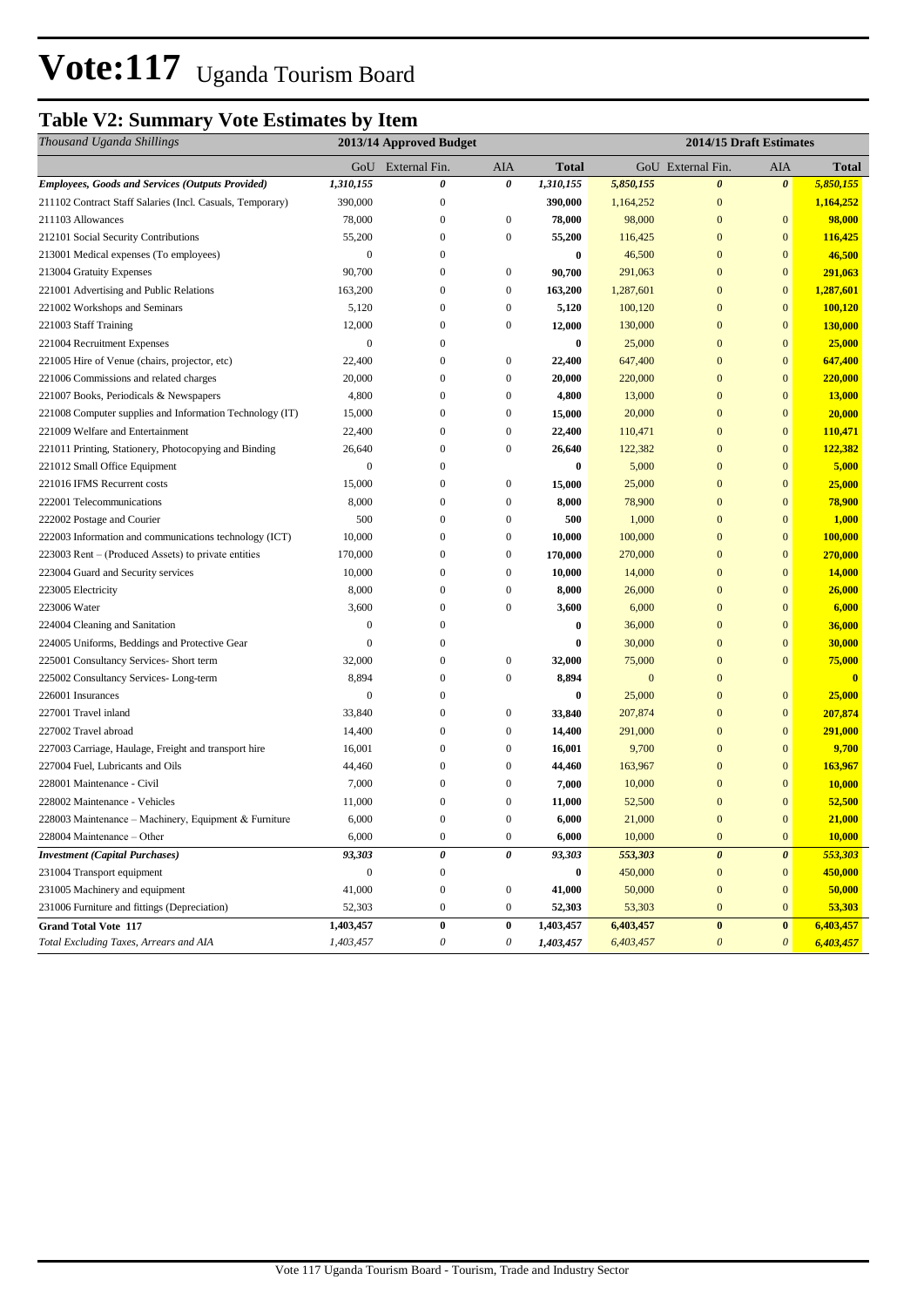## **Table V3: Detailed Estimates by Vote Function, Cost Centre, Output and Item**

#### *Vote Function 0653 Tourism Services*

#### *Recurrent Budget Estimates*

#### **Programme 01 Headquarters**

| Thousand Uganda Shillings                                                                 | 2013/14 Approved Budget          |                              |                                      | 2014/15 Draft Estimates |                              |                  |                              |                                   |
|-------------------------------------------------------------------------------------------|----------------------------------|------------------------------|--------------------------------------|-------------------------|------------------------------|------------------|------------------------------|-----------------------------------|
| <b>Outputs Provided</b>                                                                   | Wage                             | Non-Wage                     | AIA                                  | <b>Total</b>            | Wage                         | Non Wage         | AIA                          | <b>Total</b>                      |
| Output:065301 Tourism Promotion and Marketing                                             |                                  |                              |                                      |                         |                              |                  |                              |                                   |
| 221001 Advertising and Public Relations                                                   | $\boldsymbol{0}$                 | 159,200                      | $\boldsymbol{0}$                     | 159,200                 | $\mathbf{0}$                 | 1,223,601        | $\mathbf{0}$                 | 1,223,601                         |
| 221002 Workshops and Seminars                                                             | $\boldsymbol{0}$                 | $\mathbf{0}$                 | $\mathbf{0}$                         | $\bf{0}$                | $\boldsymbol{0}$             | 50,000           | $\mathbf{0}$                 | 50,000                            |
| 221005 Hire of Venue (chairs, projector, etc)                                             | $\boldsymbol{0}$                 | 12,400                       | $\boldsymbol{0}$                     | 12,400                  | $\mathbf{0}$                 | 612,400          | $\mathbf{0}$                 | 612,400                           |
| 221009 Welfare and Entertainment                                                          | $\boldsymbol{0}$                 | 10,000                       | $\boldsymbol{0}$                     | 10,000                  | $\mathbf{0}$                 | 55,000           | $\mathbf{0}$                 | 55,000                            |
| 221011 Printing, Stationery, Photocopying and                                             | $\boldsymbol{0}$                 | 11,500                       | $\boldsymbol{0}$                     | 11,500                  | $\mathbf{0}$                 | 56,500           | $\mathbf{0}$                 | 56,500                            |
| 222001 Telecommunications                                                                 | $\boldsymbol{0}$                 | $\boldsymbol{0}$             | $\boldsymbol{0}$                     | $\bf{0}$                | $\mathbf{0}$                 | 9,000            | $\mathbf{0}$                 | 9,000                             |
| 222003 Information and communications techn                                               | $\boldsymbol{0}$                 | $\mathbf{0}$                 | $\boldsymbol{0}$                     | $\bf{0}$                | $\mathbf{0}$                 | 5,000            | $\mathbf{0}$                 | 5,000                             |
| 224005 Uniforms, Beddings and Protective Gea                                              | $\boldsymbol{0}$                 | $\mathbf{0}$                 | $\boldsymbol{0}$                     | $\bf{0}$                | $\mathbf{0}$                 | 30,000           | $\mathbf{0}$                 | 30,000                            |
| 225001 Consultancy Services- Short term                                                   | $\boldsymbol{0}$                 | 2,000                        | $\boldsymbol{0}$                     | 2,000                   | $\mathbf{0}$                 | $\mathbf{0}$     | $\mathbf{0}$                 | $\mathbf{0}$                      |
| 227001 Travel inland                                                                      | $\boldsymbol{0}$                 | 7,060                        | $\boldsymbol{0}$                     | 7,060                   | $\mathbf{0}$                 | 78,060           | $\mathbf{0}$                 | 78,060                            |
| 227002 Travel abroad                                                                      | $\boldsymbol{0}$                 | 14,400                       | $\boldsymbol{0}$                     | 14,400                  | $\mathbf{0}$                 | 206,000          | $\mathbf{0}$                 | 206,000                           |
| 227003 Carriage, Haulage, Freight and transpor                                            | $\boldsymbol{0}$                 | 16,001                       | $\boldsymbol{0}$                     | 16,001                  | $\mathbf{0}$                 | 9,700            | $\mathbf{0}$                 | 9,700                             |
| 227004 Fuel, Lubricants and Oils                                                          | $\boldsymbol{0}$                 | 7,700                        | $\boldsymbol{0}$                     | 7,700                   | $\mathbf{0}$                 | 45,000           | $\bf{0}$                     | 45,000                            |
| Total Cost of Output 065301:                                                              | 0                                | 240,261                      | 0                                    | 240,261                 | $\boldsymbol{\theta}$        | 2,380,261        | $\boldsymbol{\theta}$        | 2,380,261                         |
| Output:065302 Tourism Research and Development                                            |                                  |                              |                                      |                         |                              |                  |                              |                                   |
| 221002 Workshops and Seminars                                                             | $\boldsymbol{0}$                 | $\boldsymbol{0}$             | $\boldsymbol{0}$                     | $\bf{0}$                | $\mathbf{0}$                 | 30,000           | $\mathbf{0}$                 | 30,000                            |
| 221003 Staff Training                                                                     | $\boldsymbol{0}$                 | $\overline{0}$               | $\boldsymbol{0}$                     | $\bf{0}$                | $\mathbf{0}$                 | 50,000           | $\mathbf{0}$                 | 50,000                            |
| 221009 Welfare and Entertainment                                                          | $\boldsymbol{0}$                 | 3,000                        | $\boldsymbol{0}$                     | 3,000                   | $\mathbf{0}$                 | 10,000           | $\mathbf{0}$                 | 10,000                            |
| 221011 Printing, Stationery, Photocopying and                                             | $\boldsymbol{0}$<br>$\mathbf{0}$ | $\mathbf{0}$<br>$\mathbf{0}$ | $\boldsymbol{0}$<br>$\boldsymbol{0}$ | $\bf{0}$                | $\mathbf{0}$<br>$\mathbf{0}$ | 23,000           | $\mathbf{0}$<br>$\mathbf{0}$ | 23,000                            |
| 222001 Telecommunications                                                                 | $\boldsymbol{0}$                 | $\mathbf{0}$                 | $\boldsymbol{0}$                     | $\bf{0}$                | $\mathbf{0}$                 | 10,000           | $\mathbf{0}$                 | 10,000                            |
| 222003 Information and communications techn                                               | $\boldsymbol{0}$                 | $\overline{0}$               | $\mathbf{0}$                         | $\bf{0}$                | $\mathbf{0}$                 | 10,000<br>35,000 | $\mathbf{0}$                 | 10,000                            |
| 225001 Consultancy Services- Short term                                                   | $\boldsymbol{0}$                 | 8,894                        | $\boldsymbol{0}$                     | $\bf{0}$                | $\mathbf{0}$                 | $\mathbf{0}$     | $\mathbf{0}$                 | 35,000<br>$\overline{\mathbf{0}}$ |
| 225002 Consultancy Services-Long-term<br>227001 Travel inland                             | $\boldsymbol{0}$                 | 11,160                       | $\boldsymbol{0}$                     | 8,894<br>11,160         | $\mathbf{0}$                 | 62,754           | $\mathbf{0}$                 | 62,754                            |
| 227002 Travel abroad                                                                      | $\boldsymbol{0}$                 | $\boldsymbol{0}$             | $\boldsymbol{0}$                     | $\bf{0}$                | $\mathbf{0}$                 | 15,000           | $\mathbf{0}$                 | <b>15,000</b>                     |
| 227004 Fuel, Lubricants and Oils                                                          | $\boldsymbol{0}$                 | 7,700                        | $\boldsymbol{0}$                     | 7,700                   | $\mathbf{0}$                 | 40,000           | $\boldsymbol{0}$             | 40,000                            |
| Total Cost of Output 065302:                                                              | 0                                | 30,754                       | 0                                    | 30,754                  | $\boldsymbol{\theta}$        | 285,754          | $\boldsymbol{\theta}$        | 285,754                           |
| Output:065303 Quality Assurance (Inspection, Registration, Licenses, Class. & Monitoring) |                                  |                              |                                      |                         |                              |                  |                              |                                   |
| 221001 Advertising and Public Relations                                                   | $\boldsymbol{0}$                 | 4,000                        | $\boldsymbol{0}$                     | 4,000                   | $\mathbf{0}$                 | 44,000           | $\mathbf{0}$                 | 44,000                            |
| 221002 Workshops and Seminars                                                             | $\boldsymbol{0}$                 | 5,120                        | $\boldsymbol{0}$                     | 5,120                   | $\mathbf{0}$                 | 20,120           | $\mathbf{0}$                 | 20,120                            |
| 221003 Staff Training                                                                     | $\boldsymbol{0}$                 | 3,000                        | $\boldsymbol{0}$                     | 3,000                   | $\mathbf{0}$                 | 35,000           | $\mathbf{0}$                 | 35,000                            |
| 221005 Hire of Venue (chairs, projector, etc)                                             | $\boldsymbol{0}$                 | 10,000                       | $\boldsymbol{0}$                     | 10,000                  | $\mathbf{0}$                 | 35,000           | $\mathbf{0}$                 | 35,000                            |
| 221009 Welfare and Entertainment                                                          | $\boldsymbol{0}$                 | $\boldsymbol{0}$             | $\boldsymbol{0}$                     | $\bf{0}$                | $\mathbf{0}$                 | 20,000           | $\boldsymbol{0}$             | 20,000                            |
| 221011 Printing, Stationery, Photocopying and                                             | $\mathbf{0}$                     | 6,000                        | $\mathbf{0}$                         | 6,000                   | $\overline{0}$               | 31,000           | $\mathbf{0}$                 | 31,000                            |
| 222001 Telecommunications                                                                 | $\boldsymbol{0}$                 | $\boldsymbol{0}$             | $\boldsymbol{0}$                     | $\bf{0}$                | $\mathbf{0}$                 | 23,000           | $\mathbf{0}$                 | 23,000                            |
| 222003 Information and communications techn                                               | $\mathbf{0}$                     | $\mathbf{0}$                 | $\boldsymbol{0}$                     | $\bf{0}$                | $\mathbf{0}$                 | 40,000           | $\mathbf{0}$                 | 40,000                            |
| 225001 Consultancy Services- Short term                                                   | $\boldsymbol{0}$                 | 23,000                       | $\boldsymbol{0}$                     | 23,000                  | $\mathbf{0}$                 | 33,000           | $\bf{0}$                     | 33,000                            |
| 227001 Travel inland                                                                      | $\boldsymbol{0}$                 | 7,060                        | $\boldsymbol{0}$                     | 7,060                   | $\mathbf{0}$                 | 17,060           | $\mathbf{0}$                 | 17,060                            |
| 227002 Travel abroad                                                                      | $\boldsymbol{0}$                 | $\boldsymbol{0}$             | $\boldsymbol{0}$                     | $\bf{0}$                | $\mathbf{0}$                 | 20,000           | $\mathbf{0}$                 | 20,000                            |
| 227004 Fuel, Lubricants and Oils                                                          | $\boldsymbol{0}$                 | 7,600                        | $\boldsymbol{0}$                     | 7,600                   | $\mathbf{0}$                 | 17,600           | $\mathbf{0}$                 | 17,600                            |
| Total Cost of Output 065303:                                                              | 0                                | 65,780                       | 0                                    | 65,780                  | $\boldsymbol{\theta}$        | 335,780          | 0                            | 335,780                           |
| Output:065305 UTB Support Services (Finance & Administration)                             |                                  |                              |                                      |                         |                              |                  |                              |                                   |
| 211102 Contract Staff Salaries (Incl. Casuals, T                                          | 390,000                          | $\boldsymbol{0}$             | $\boldsymbol{0}$                     | 390,000                 | 1,164,252                    | $\bf{0}$         | $\mathbf{0}$                 | 1,164,252                         |
| 211103 Allowances                                                                         | $\boldsymbol{0}$                 | 78,000                       | $\boldsymbol{0}$                     | 78,000                  | $\boldsymbol{0}$             | 98,000           | $\mathbf{0}$                 | 98,000                            |
| 212101 Social Security Contributions                                                      | $\boldsymbol{0}$                 | 55,200                       | $\boldsymbol{0}$                     | 55,200                  | $\boldsymbol{0}$             | 116,425          | $\mathbf{0}$                 | 116,425                           |
| 213001 Medical expenses (To employees)                                                    | $\boldsymbol{0}$                 | $\boldsymbol{0}$             | $\boldsymbol{0}$                     | $\bf{0}$                | $\boldsymbol{0}$             | 46,500           | $\bf{0}$                     | 46,500                            |
| 213004 Gratuity Expenses                                                                  | $\boldsymbol{0}$                 | 90,700                       | $\boldsymbol{0}$                     | 90,700                  | $\mathbf{0}$                 | 291,063          | $\mathbf{0}$                 | 291,063                           |
| 221001 Advertising and Public Relations                                                   | $\boldsymbol{0}$                 | $\mathbf{0}$                 | $\boldsymbol{0}$                     | $\bf{0}$                | $\mathbf{0}$                 | 20,000           | $\mathbf{0}$                 | 20,000                            |
| 221003 Staff Training                                                                     | $\boldsymbol{0}$                 | 9,000                        | $\boldsymbol{0}$                     | 9,000                   | $\boldsymbol{0}$             | 45,000           | $\mathbf{0}$                 | 45,000                            |
| 221004 Recruitment Expenses                                                               | $\boldsymbol{0}$                 | $\boldsymbol{0}$             | $\boldsymbol{0}$                     | $\bf{0}$                | $\mathbf{0}$                 | 25,000           | $\bf{0}$                     | 25,000                            |
| 221006 Commissions and related charges                                                    | $\boldsymbol{0}$                 | 20,000                       | $\boldsymbol{0}$                     | 20,000                  | $\boldsymbol{0}$             | 220,000          | $\mathbf{0}$                 | 220,000                           |
| 221007 Books, Periodicals & Newspapers                                                    | $\boldsymbol{0}$                 | 4,800                        | $\boldsymbol{0}$                     | 4,800                   | $\boldsymbol{0}$             | 13,000           | $\bf{0}$                     | 13,000                            |